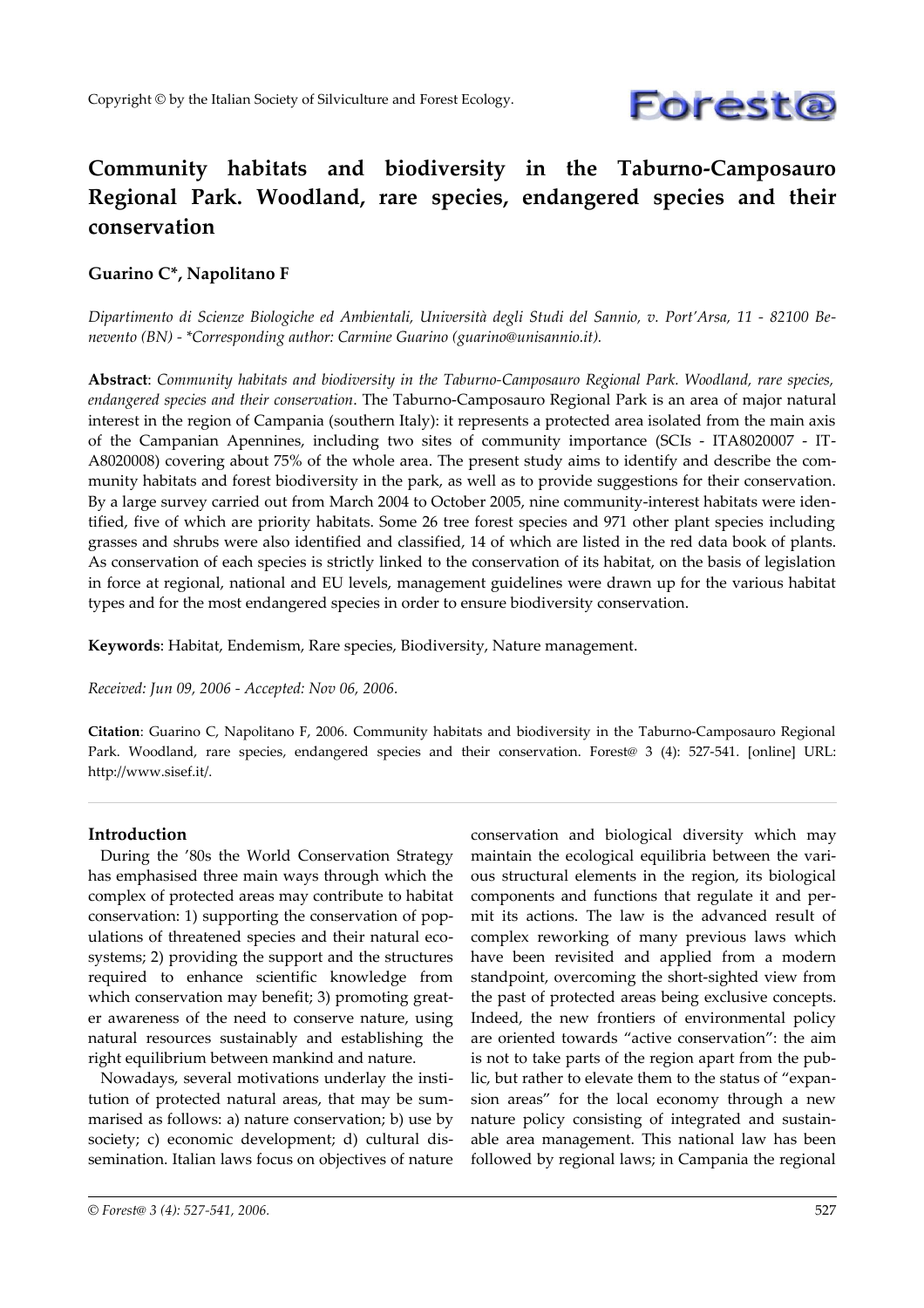

<span id="page-1-0"></span>**Fig. 1** - Geographic location of the Taburno-Camposauro Regional Park within the province of Benevento (southern Italy).

parks have been established by the Law n° 33 of 1993 on the "establishment of parks and nature reserves in Campania" (BURC 1993).

The protection and the conservation of forest biodiversity is therefore fundamental for regional development as it affects major socio-economic processes and maintains strong links with other key environmental issues. On the other hand, applying protection strategies and criteria is a difficult issue, in that an accurate environmental analysis on endangered species and ongoing processes is needed.

The Taburno-Camposauro Regional Park is an area of major natural interest in the region of Campania (southern Italy): it represents a protected area which is isolated from the main axis of the Campanian Apennines, and includes also two sites of community importance (SCIs - ITA8020007 - IT-A8020008) covering about 75% of the whole area. This study aims to identify and describe the community habitats and the forest biodiversity in the park, and indicate guidelines for their conservation.

### **Materials and methods**

### *Description of the area*

The Taburno-Camposauro Regional Park was identified by Regional Law no. 33 of 1/09/1993 and was established by Campania Regional Authority no. 671 of  $10/09/2002$ . It covers an area of 137.8  $km^2$  having a

sub-elliptical perimeter with four extensions: a) in the southern sector the town of Sant'Agata de' Goti (SW) and Montesarchio (SE); b) in the western sector, the town of Melizzano; c) in the eastern sector, the town of Cautano [\(Fig. 1\)](#page-1-0).

Although the Taburno-Camposauro Regional Park takes its name from the two highest mountains, it does not cover completely the two reliefs: the northern part does not include all the slopes of Mt. Camposauro. The Taburno-Camposauro massif consists of two large Dolomitic-limestone tectonically overlapping layers. The two massifs have different origins and lithology: the Taburno mountain group consists of Dolomitic limestones dating back to the Triassic, Jurassic and Cretaceous and belonging to the Alburno-Cervati units of the Campano-Lucanian carbonatic platform; Mt. Camposauro consists mainly of carbonatic sediments that may be ascribed to the Jurassic-Cretaceous, belonging to the Matese-Monte Maggiore units of the Abruzzese-Campanian platform (D'Argenio 1963, D'Argenio 1967).

The park is located in a mountain area separated from the main Apennine axis. Maximum elevation within the park is reached by the Mt. Taburno (1394 m a.s.l.) and the Mt. Camposauro (1390 m). Peaks are separed by karstic plains and valleys like *Piano Melaino*, *Campo*, *Campo Cepino*, *Piana di Prata*; the latter, strecthing along the E-W axis, is the geomorphological element separating the two highest peaks.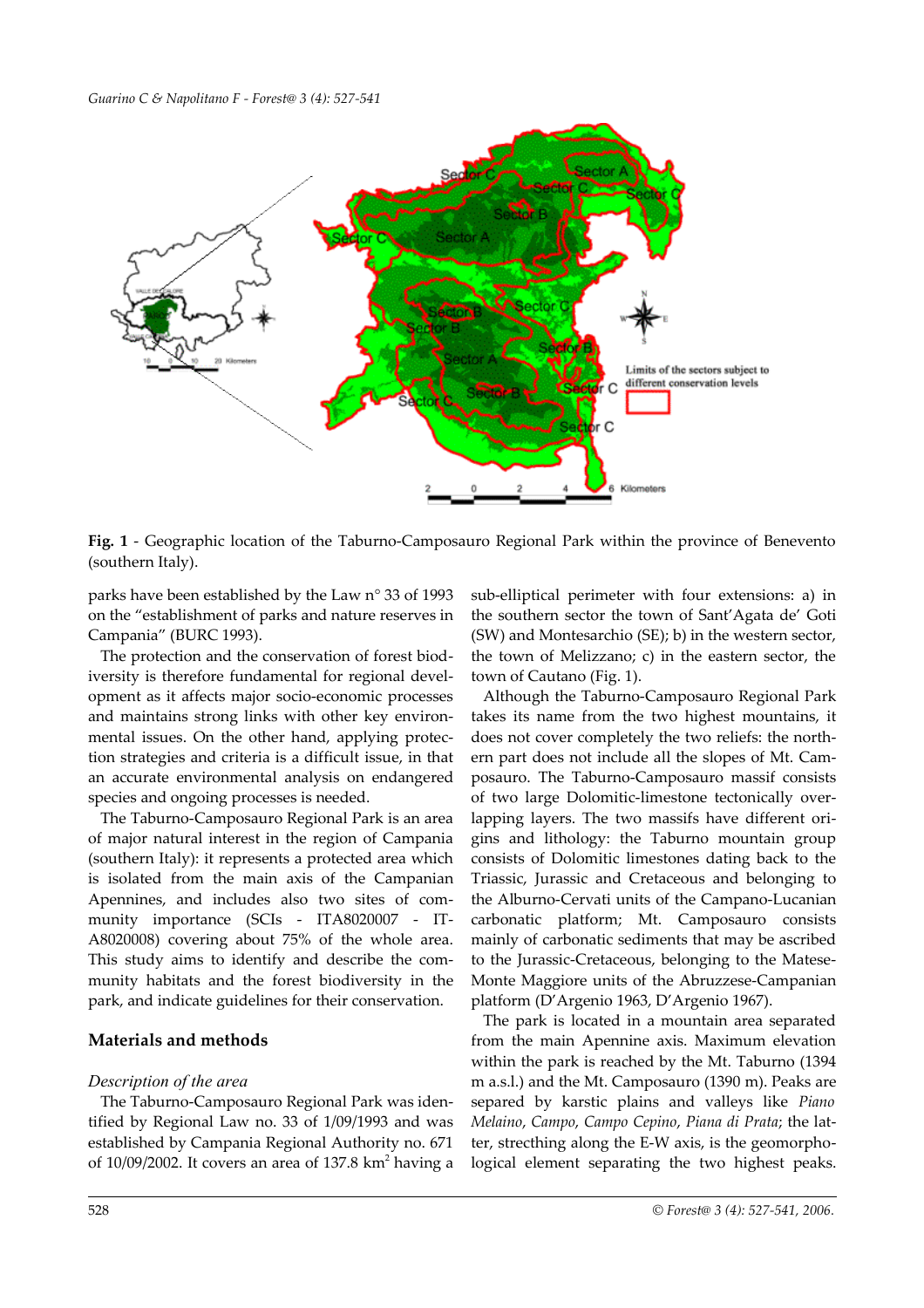<span id="page-2-0"></span>**Fig. 2** - Average temperature and rainfall recorded at Montesarchio (source: Hydrologic Annals 1969-1999. U.M.O. of Naples).



Due to its geological nature, the carbonatic massif has steep slopes and rugged morphology (limestone rocks with near-vertical walls are sometimes occurs).

Mean annual rainfall in the area is 1585 mm (Hydrologic Annals - Ufficio Mareografico e Oceanografico di Napoli), with mean summer rainfall of 153 mm, mean winter rainfall 390 mm and mean annual temperature 15.1 °C. The hottest month is July with mean monthly of greatest temperatures of 36°C while the coldest month is January with mean monthly of lowest temperatures of -2.7°C. The area is affected by only slight summer drought in August [\(Fig. 2](#page-2-0)).

#### *Vegetation survey*

In 2004 an in-depth study was launched on the environmental inventory of the protected area of the province of Benevento. The whole area investigated was split into squares  $(1 \text{ km } x 1 \text{ km})$  based on the grid reported on the I.G.M. (Istituto Geografico Militare) maps at scale of 1:25000. Habitat types within each square were identified by overlapping the grid onto the vegetation map of the area considered (Guarino & Napolitano 2003). For vegetation survey, some 46 areas falling within the park boundaries were randomly selected across squares and habitat types. Flora and vegetation surveying was carried out between March 2004 and October 2005 (18 months), and field observations were mapped using a GIS software.

Community habitats were classified based on the descriptions reported in the Annex A of the *DPR no. 357* of 8 September 1997 (GU n.248 of 23/10/1997). For the types of natural habitats identified we used the codes reported in the *Interpretation Manual of* *European Habitats* (EUR15/2 1999). The codes marked by an asterisk indicate priority habitats.

All the species recorded in the field were classified according to Pignatti's (1982), Tutin et al. (1993) nomenclature and the specific historical flora literature was also consulted (Tenore 1838, Tenore 1942, Terracciano 1878, Trotter 1907, Caputo 1968, Guarino et al. 2003). According to the red book of endangered species (Conti et al. 1997) and the List of Protected Italian flora (Ministero dell' Ambiente 2001) two different lists were drew up, for endangered species and for protected species, respectively. The latter are species occurring in small populations, with a very limited distribution, often localised or punctiform. For these species the abundance of the population and the environmental characteristics of their habitats were reported, and guidelines for a conservation strategy were also described. Moreover, a complete list of endemic species (Pignatti 1982), orchids and rare species found within the park was also drew up.

To evaluate the biodiversity of rare species, we calculated the rarity index (IR - Blana 1980, Gotmark et al. 1986, Mingozzi & Brandmayr 1991, Lapini et al. 1994), while for habitats Shannon's diversity index (H) and the evenness index  $(E_{SH})$  were used. The formula for the rarity index is:

$$
IR = 1 - \left(\frac{n}{N}\right) \cdot 100
$$

where  $n$  is the number of squares in which the species was found and *N* the total number of squares surveyed. The index ranges from 0 to 100. A species is rare when the index is greater than or equal to 78.08 and lower than 95; very rare, when the value is

*<sup>©</sup> Forest@ 3 (4): 527-541, 2006.* 529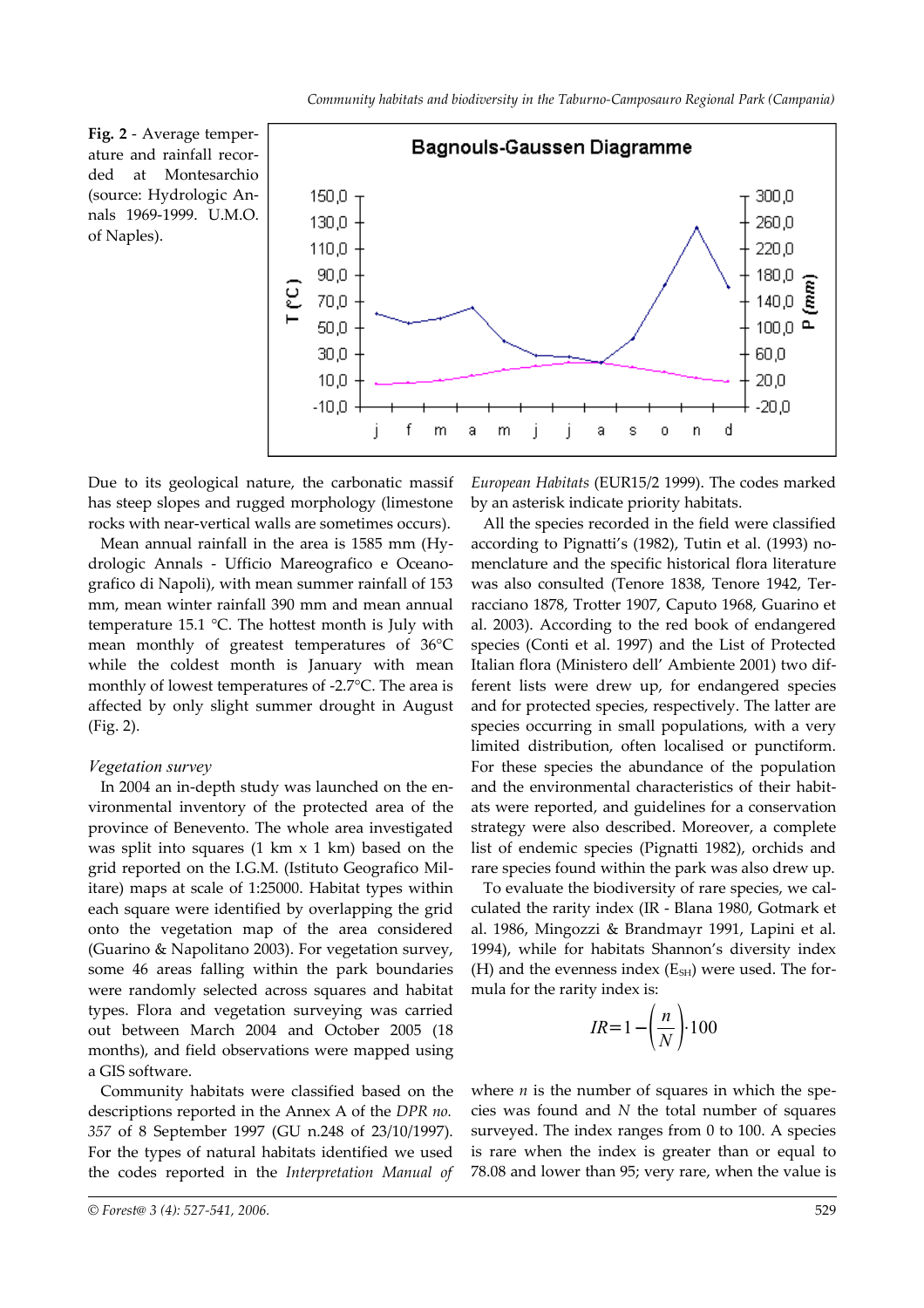between 95 and 97; extremely rare, when it is greater than 97.

The formula for Shannon's index is:

$$
H' = -\sum_{i=1}^{S} p_i \ln p_i
$$

where  $p_i$  is the relative abundance of the *i*-th habitat given by the ratio  $n_i/N$  where  $n_i$  is the number of the habitats of the *i-*th category, *N* is the total number of habitats and *S* is the total number of habitat types; *ln* is the natural logarithm. When Shannon's index is close to 0, then there are few types of habitats, one of which is strongly dominant, while for high values (up to infinity) are expected for areas with large number of habitats. In an environmental system with a finite number *S* of habitat types, Shannon's index cannot be greater than *Hmax*= *lnS*. Thus, to obtain a measure of the distribution of habitat types, Shannon's evenness index was calculated according to the formula:

$$
E_{\rm SH} = \frac{-\sum p_i \ln p_i}{ln S}
$$

where  $lnS$  is the diversity that would be obtained if habitat types *S* had exactly the same surface area. Thus we obtain a result on a scale of values from a minimum of 0 and a maximum of 1. The evenness index tends to zero when there are few habitats, one of which is largely dominant. It tends to one when the areas covered by each habitat are the same.

Finally, we drew up the dominance-diversity graph for the nine habitats where the dominance of each habitat is expressed in percentage. The *x* axis shows the type of habitat (rank) and the *y* axis gives the expressed abundance on a logarithmic scale (natural logarithm).

The conservation strategies were developed from the current regulations regarding conservation under Regional Law no. 33 of 1993 (BURC no. 39, 1993), Law no. 394 of 1991 (G.U. no. 292, 1991), DPR no. 357/1997 (G.U. no. 248, 1997) and EC Directive 92/43 (G.U.L. no. 206, 1992) and consulting the "Manual of guidelines for drawing up management plans for nature sites 2000" (Ministero dell'Ambiente 2000), given that there are two SCI areas in the park.

### **Description of the plant communities**

#### *Meadows and pastures*

The vegetation of the meadows above the beechwood belt is well-adapted to grow on highlydrained, fairly thin, pebbly limestone soils, with

strong periodic winds, directly affected by snow (which appears in mid November and melts in mid Winter). Environmental conditions are thus particularly selective. However, the main limiting factor here is grazing: the park hosts many herds of cattle which causes a considerable stress for the herbaceous species by trampling and uprooting. Nevertheless, the plant community in these area is fairly rich, hosting the rarest species of the park with a punctiform distribution, like the extremely rare *Pseudolysimachion spicatum* (L.) Opiz (growing in a single stand at the top of the southern slope of Mt. Taburno), as well as the orchids abundantly occurring on the same vegetational plane (*e.g.*, *Gymnadenia conopsea* (L.) R. Br., *Orchis papilionacea* L., *Orchis ustulata* L., *Orchisprovincialis* Balbis. *Orchis* x *colemanii* Cortesi, *Anacamptis pyramidalis* (L.) L.C.M. Richard and in the wetter pastures *Orchis mascula* L.). The mullein species *Verbascum niveum* Ten. subsp. *garganicum* (Ten.) Murb is fairly rare, while the following species are found fairly frequently: *Verbascum thapsus* L. subsp. *thapsus*, *Verbascum longifolium* Ten., *Euphrasia stricta* D. Wolff., *Rhinanthus minor* L.

On pebbly soils the following species were found: *Scrophularia canina* L. subsp. *canina*, *Chaenorhinum minus* (L.) Lange subsp. *minus.*, *Ajuga chamaepytis* (L.) Schreber subsp. *chamaepytis*, *Convolvulus cantabrica* L., *Campanula glomerata* L. subsp. *glomerata*, *Leontodon hirtus* L., *Cynoglossum montanum* L., *Vicianarbonensis* L., *Ophrys sphegodes* Miller subsp. *sphegodes*, *Inula montana* L., the endemic *Festucarobustifolia* Markgr.- Dannenb., *Poa pratensis* L., *Poa bulbosa* L., *Cynosurus echinatus* L., *Brizamaxima* L., *Vulpia geniculata* (L.) Link, *Vulpia myuros* (L.) C. C. Gmelin, *Melica ciliata* L. subsp. *ciliata*, *Bromus rigidus* Roth., *Bromus erectus* Hudson subsp. *erectus*, *Bromus squarrosus* L., *Aegilops geniculata* Roth, *Avenula praetutiana* (Parl.) Pignatti, *Koeleria splendens* C. Presl, *Brachypodium pinnatum* P.Beauv., *Poa pratensis* L., *Calamagrostis epigejos* (L.) Roth., *Scilla autumnalis* L., *Teucrium montanum* L. *, Thymus longicaulis* C. Presl. subsp. *longicaulis.*

In upland areas with frequent rocky outcrops, species less preferred by grazing livestock were found, though some species with a very limited distribution may occur, namely *Globularia neapolitana* O. Schwarz, *Plantago subulata* L., *Ranunculus millefoliatus* Vahl, *Ranunculus garganicus* Ten., *Globularia punctata* Lapeyr., *Orobanche caryophyllacea* Sm., *Plantago argentea* Chaix, *Knautia calycina* (C. Presl.) Guss., *Campanula tanfanii* Podl., *Micropus erectus* L. subsp. *erectus, Senecio apenninus* Tausch, *Carduus macrocephalus* Desf. subsp. *macrocephalus*, *Onopordum acanthium* L. subsp.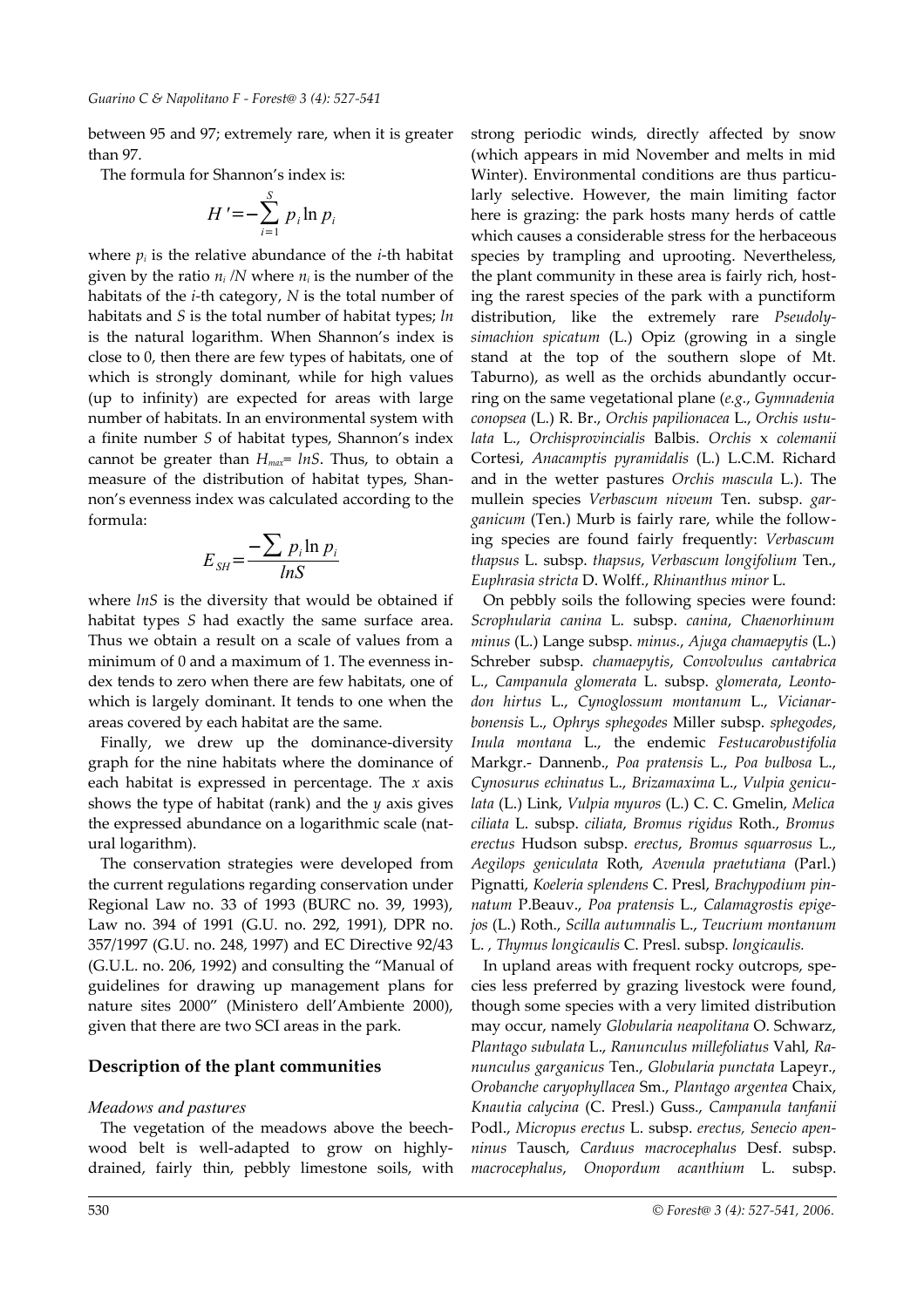*acanthium*, *Centaurea solstitialis* L. subsp. *solstitialis*, *Centaurea triumfetti* All. subsp. *triumfetti*, *Lactuca perennis* L., *Colchicum alpinum* DC., *Psilurus incurvus* (Gouan) Schinz et Thell., *Arrhenantherum elatius* (L.) J. et C. Presl subsp. *elatius*. Some isolated trees of *Fagussylvatica* L. and shrubs like *Ilex aquifolium* L. were also found. The orchid species list includes *Gymnadenia conopsea* (L.) R. Br., *Orchis tridentata* Scop., *Orchis simia* Lam., *Orchis ustulata* L., *Orchis provincialis* Balbis, *Orchis pauciflora* Ten., *Orchis* x *colemanii* Cortesi, *Ophrys fuciflora* (F.W. Schmidt) Moench, *Ophrys sphegodes* Miller subsp. *sphegodes*.

The most common species noticed in this landscape unit were *Carlina acaulis* L. subsp. *simplex* (Waldst. et Kit.) Nyman, *Carlinaacanthifolia* All. subsp. *acanthifolia*, *Carduus nutans* L. subsp. *nutans*, *Carduus micropterus* (Borbàs) Teyber subsp. *perspinosus* (Fiori) Kazmi, *Cirsiumeriophorum* (L.) Scop., *Centaurea rupestris* L. subsp. *rupestris*, *Taraxacum laevigatum* (Willd.) DC., *Crepis lacera* Ten., *Veratrum nigrum* L., *Asphodelus albus* Miller subsp. *albus*, *Asphodelinelutea* (L.) Reichenb., *Colchicum lusitanum* Brot., *Gagea pusilla* (F. W. Schmidt) Schult. et Schult. fil., *Allium lusitanicum* Lam., *Allium fuscum* Waldst. et Kit., *Romulea bulbocodium* (L.) Sebast. et Mauri, *Carex flacca* Schreber subsp. *flacca*, *Xeranthemum inapertum* (L.) Miller. A number of synanthropic species were also found, such as *Lolium perenne* L., *Loliummultiflorum* Lam., *Plantago major* L. subsp. *major* and *Galactites tomentosa* Moench, indicating a strong pressure on the plant community and possibly a misguided land use management.

Community interest habitats found within this landscape unit:

- Semi-natural dry grasslands and scrubland facies on calcareous substrates (\*rich in orchids - code 6210);
- Pseudo-steppe with grasses and annuals of the *Thero-Brachypodietea* (code \*6220);
- Lowland hay meadows (code 6510);
- Calcareous rocky slopes with chasmophytic vegetation (code 8210).

### *Beechwoods*

Beechwoods represent the typical vegetation in the top-mountain belt of the Campanian Apennines. Given the limited height of the reliefs, the beechwoods in the study area fall within the lower zone of the beech tree (Trotter 1907). Beechwoods are found on both the main mountain reliefs from 900 m to 1350 m a.s.l. In the cacuminal belt trees show a shrubby habit, because of strong winds and severe summer drought.

Most of the beech stands are monospecific coppices. In some sectors with deeper, moist soils *Acer lobelii* Ten., *Acer pseudoplatanus* L. and *Acer neapolitanum* Ten. were found. In the transition zones dominated by chestnut, *Acer obtusatum* Willd. has also been found, while in the "Forestry Commission area" of Taburno the beech grows with *Abies alba* Miller, *Larix decidua* Miller, *Picea abies* (L.) Karsten, *Pseudotsuga menziesii* (Mirbel) Franco and a few other allochthonous species introduced in the 1846. Silver Fir (*Abies alba*) stands cover an area of about 40 ha.

The beechwood structure varies according to the combinations of environmental conditions resulting from altitude, exposure, soil depth and water content. Generally, two main types of beechwood may be observed: 1) the thermophilous stands at lower altitudes, which is less mature, more open and floristically richer with many species typical to the lower vegetation belt; 2) the mesohygrophilous stands, which is more mature, denser on the less steep slopes, more concentrated on Taburno. Many of the stands growing on Camposauro were more extensively exploited in the post-war period.

On Mt. Taburno the Common Holly (*Ilex aquifolium* L.) is fairly abundant, so that the association was defined as Holly-Beech community (*Aquifolio-Fagetum* Gentile 1962, Caputo 1968). In the mesohygrophilous beechwood, low-growing holly is commonly found in the understorey both at the margin and within the beechwood. On Camposauro it has a more limited distribution, although we observed some trees that reached about 10 metres in height. Holly tree sizes tend to decrease in the marginal summital areas where it grows isolated.

In north-facing areas with fresh soils and a considerable amount of leaf litter, dense populations of bulbous species have developed, indicating fairly intense human activity in the past. This herbaceous layer is fairly rich in biomass, and is characterized by species common to the Campanian Apennines. *Allium ursinum* L. subsp. *ursinum* is dominant, forming broad, continuous, thick carpets. In areas with recent cuts *Stachys sylvatica* L. and *Adenostyles glabra* DC were found. In cooler, more sheltered areas we found *Mercurialis perennis* L., *Cardamine bulbifera* (L.) Crantz, *Cardaminechelidonia* L., *Cardamine enneaphyllos* (L.) Crantz, *Cardamine graeca* L., *Asperula odorata* L., *Stellaria nemorum* L. subsp. *glochidisperma* Murb. In areas where the canopy is less dense and in ecotonal areas we detected the rare *Lilium martagon* L., together with *Digitalis ferruginea* L., *Veronica hederifo-*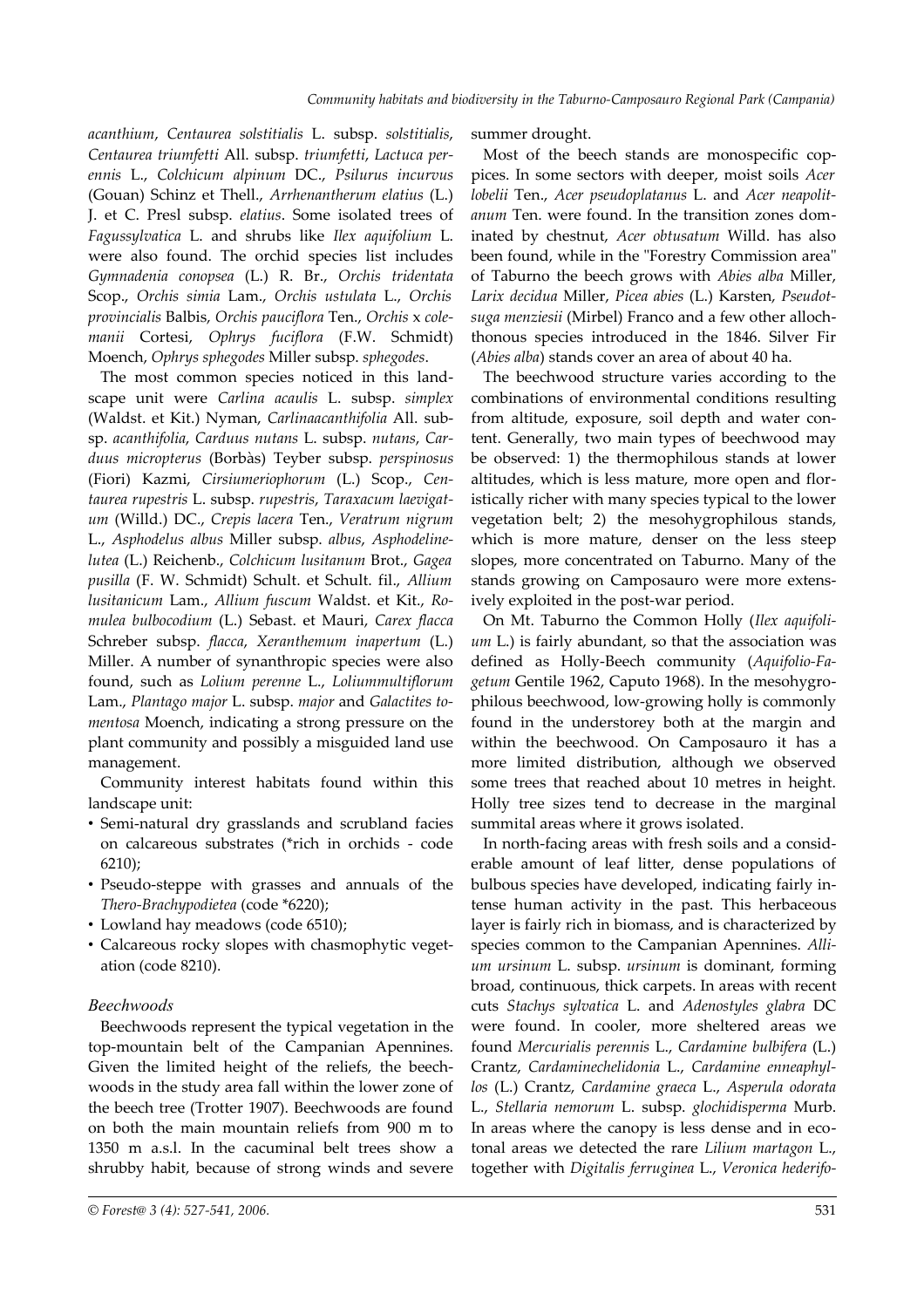*lia* L. subsp. *hederifolia*, *Corydalis cava* (L.) Schweigg. et Koerte subsp. *cava*, *Corydalis pumila* (Host) Reichenb., *Atropa belladonna* L., *Daphne laureola* L. subsp. *laureola*, *Senecionemorensis* L. subsp. *fuchsii* (C.C. Gmelin) Čelak., while in the areas close to the valleys with moister soil the rare *Anemone ranunculoides* L. was detected. On eroded soils *Viola alba* Besser subsp. *denhardtii* (Ten.) W. Becker and *Viola reichenbachiana* Boreau were found. In the lowest part of the beech belt on both Mt. Taburno and Mt. Camposauro bulbs were found such as *Galanthus nivalis* L. subsp. *nivalis*, *Scilla bifolia* L., *Crocusvernus* L. subsp. *vernus* which even expand throughout the chestnut woods. On the limestone outcrops within the beechwood typical rupicolous ferns were found such as *Asplenium trichomanes* L. subsp. *quadrivalens* D.E. Meyer, *Aspleniumruta*- *muraria* L. subsp. *ruta-muraria*, *Polypodium vulgare* L., *Ceterach officinarum* DC. and *Asplenium onopteris* L.

At the margin of the beechwood, especially in south-facing summit areas, a thick belt of *Pteridium aquilinum* (L.) Kuhn subsp. *aquilinum* has developed where *Lilium martagon* L. is quite rare. Other species found in the beechwood are: *Cystopteris fragilis* (L.) Bernh., *Dryopteris pallida* (Bory) Maire et Petitm. subsp. *pallida***,***Polystichum setiferum* (Forssk.) Woynar, *Aristolochia rotunda* L., *Aristolochia lutea* Desf., *Moehringia trinervia* (L.) Clairv. subsp. *trinervia*, *Allium triquetrum* L., *Polygonatum multiflorum* (L.) All., *Moehringia muscosa* L. *Stellaria holostea* L., *Circaea lutetiana* L., *Epilobium montanum* L., *Primula vulgaris* Hudson subsp. *vulgaris*, *Galium odoratum* (L.) Scop., *Pulmonaria vallarsae* A. Kerner, *Symphytumtuberosum* L. subsp. *angustifolium* (A. Kerner) Nyman, *Symphytum bulbosum* C. Schimper, *Scrophularia vernalis* L., *Scrophularia scopolii* Hoppe, *Scrophularianodosa* L., *Veronica hederifolia* L. subsp. *hederifolia***,***Lathraea squamaria* L., *Adoxa moschatellina* L., *Gagea lutea* (L.) Ker-Gawl., *Ornithogalumgussonei* Ten., *Polygonatumodoratum* (Miller) Druce, *Luzula sylvatica* (Hudson) Gaudin subsp. *sylvatica, Poa nemoralis* L., *Melica uniflora* Retz. In the top ecotonal areas grows the very rare *Rosa pimpinellifolia* L. and orchids such as *Epipactishelleborine* (L.) Crantz subsp. *helleborine*, *Platantherachlorantha* (Custer) Reichenb. Within the beechwoods *Neottia nidus-avis* (L.) L.C.M. Richard is almost rare. Finally, on the southern slope of Mt. Camposauro, at the lower margin of the beech forest there is a small population of *Betula pendula* Roth.

Community interest habitats found within this landscape unit:

• Apennine beech forests with *Taxus* and *Ilex*- (code

\*9210);

• Apennine beech forests with *Abies alba*- (code \*9220).

# *Chestnut woods*

The chestnut stands cover only 7.1% of the whole park. Both coppices and fruit orchards are present within the area considered, though the latter was detected only in a small part of the sub-montane belt of Mt. Taburno. Generally, a compact grassy carpet occurs, consisting primarily of grasses such as the dominant *Brachypodium rupestre* (Host) Roemer et Schultes. Amongst the bulbous plants found, *Galanthus nivalis* L. subsp. *nivalis*, *Crocus vernus* L. subsp. *vernus* and *Scilla bifolia* L. It has to be remarked the presence of *Crocus imperati* Ten., a species with a very limited distribution in the park, occurring only in a small areas at the margin of the chestnut forest. In this same sector, the locust tree *Robinia pseudoacacia* L. is also common and increasingly widespread together with *Acer obtusatum* Willd. Only in a small sector of the chestnut forest, at *Pietra Pizzuta*, there is a young (about 30 years) plantation of chestnuts with a high density, showing an average height of 15 m and a good vegetative status. The herbaceous layer is almost completely absent and the soil horizon *O* has a fairly thick undecomposed litter about 6-8 cm deep and a humic layer of about 10 cm. Sometimes *Symphytum tuberosum* L. subsp. *angustifolium* (A. Kerner) Nyman and *Helleborus foetidus* L. may be found.

The coppiced chestnut woods within the park may be grouped into short-rotation and long-rotation coppices. In short-rotation stands a marked presence of tree and shrub species like maple, black locust, rose and blackberry and a scant presence of herbaceous species was detected. In long-rotation woods, however, we found greater canopy homogeneity, shrubby species are concentrated at the margins, and herbaceous species typically found in chestnut stands (such as anemons, geraniums and cyclamens) are more common.

On Mt. Camposauro in an area called *Favella*, there is also a dense *Pinus nigra* plantation with tall trunks, and an understorey vegetation mainly composed by bracken (*Pteridium aquilinum*) and a few other shadetolerant species. In the area of *Sazzarana* on the Mt. Camposauro, a greater presence of other broadleaved species such as *Acer pseudoplatanus* L., *Acer neapolitanum* Ten., was found in long-rotation chestnut stands with height of about 15 m. The understorey layer here is composed by *Anemone apen-*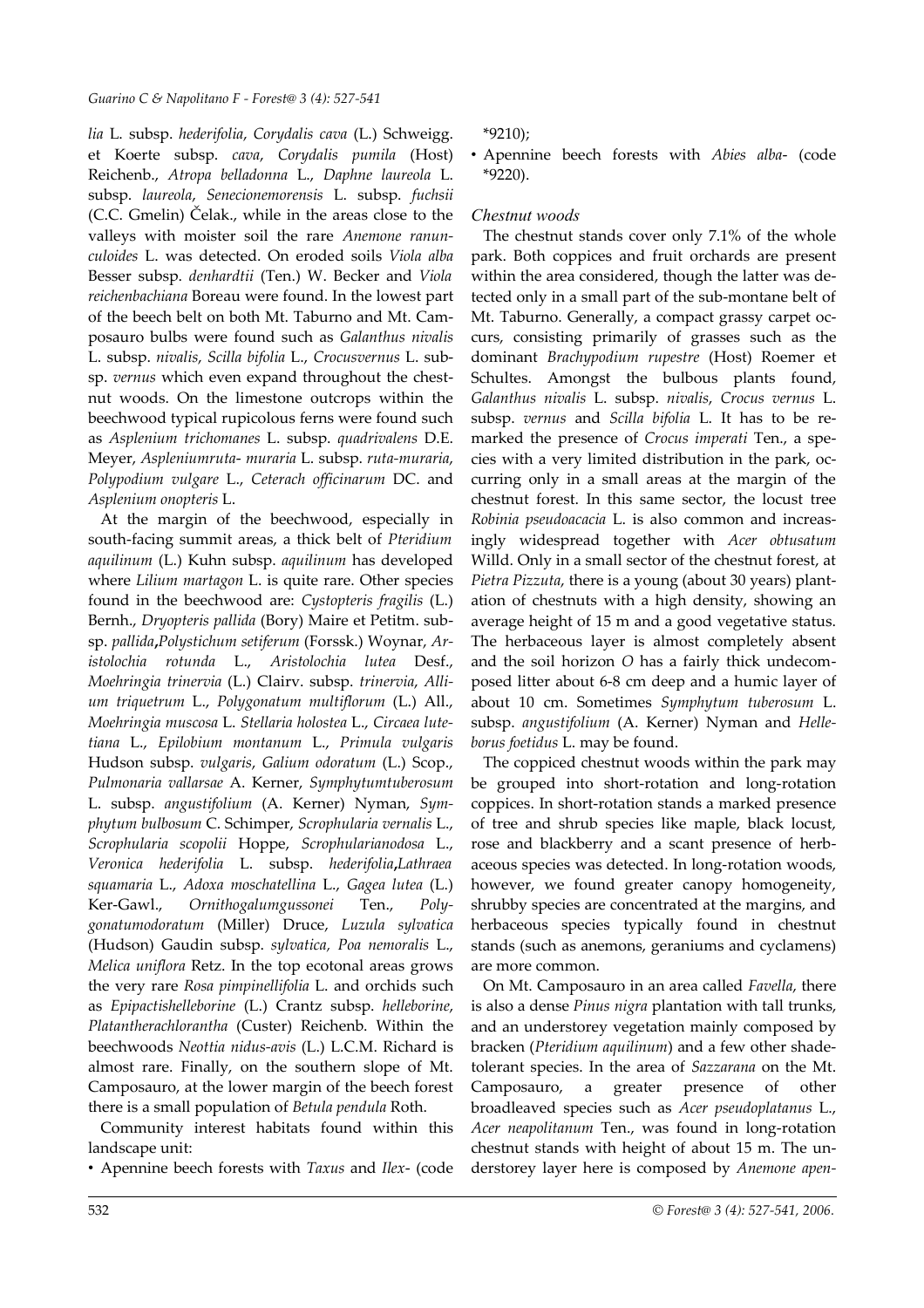*nina* L. and *Geranium nodosum* L. with isolated spots of *Pteridium aquilinum* (L.) Kuhn subsp. *aquilinum*. In the less dense sectors and on margins, *Viola aethnensis* Parl. subsp. *splendida* (W. Becker) Merxm. et Lippert, *Cyclamen repandum* Sibth. et Sm., *Cyclamenhederifolium* Aiton and *Primula vulgaris* Hudson subsp. *vulgaris* were detected.

Community interest habitats found within this landscape unit:

• *Castanea sativa* stands (code 9260).

### *Mixed mesophilous forests*

The mixed mesophilous forests are mainly located on north-facing slopes, are fairly homogeneous and the variations in density of some species depend more on geomorphology than on human factors. The mixed mesophilous stands are composed by many tree species, including *Alnuscordata* (Loisel.) Desf., *Acer pseudoplatanus* L., *Quercus pubescens* Willd., *Acerobtusatum* Willd., and *Carpinus betulus* L. The composition slightly changes along the streams, where *Alnuscordata* (Loisel.) Desf. and *Corylus avellana* L. are more abundant, with mature individuals (long rotations are mainly due to the difficulty of manoeuvring on the rough terrain). *Laburnum anagyroides* Medicus also occurs commonly on the margin of woodland. These stands are fairly old, thus favouring the presence of a rich understorey vegetation. In the moist valleys, a fairly large abundance of ferns was found, reaching here their maximum growth and species diversity, and including species like the uncommon *Phyllitis scolopendrium* (L.) Newman subsp. *scolopendrium, Asplenium onopteris* L., *Asplenium trichomanes* L. subsp. *quadrivalens* D.E. Meyer, *Polypodium interjectum* Shivas, *Polypodium cambricum* L. subsp. *serrulatum* (Sch. ex Arcang.) Pichi Serm., *Cystopteris fragilis* (L.) Bernh., *Dryopteris filix- mas* (L.) Schott, *Polystichum setiferum* (Forssk.) T. Moore ex Woynar. Common species found were: *Humulus lupulus* L., *Hedera helix* L. subsp. *helix, Stachys sylvatica* L., *Anemone apennina* L., *Geranium robertianum* L., *Lunaria annua* L. subsp. *annua*., *Allium pendulinum* Ten., *Bromus ramosus* Hudson, *Rumex nebroides* Campd., *Vicia grandiflora* Scop., *Euonymus latifolius* Miller, *Viola odorata* L., *Viola suavis* Bieb., *Smyrnium perfoliatum* L., *Salvia glutinosa* L., *Arum italicum* Miller subsp. *italicum*, *Arum maculatum* L.

Community interest habitats found within this landscape unit:

• *Tilio-Acerion* forests of slopes, screes and ravines (code \*9180).

#### *Mixed xerophilous forests*

Mixed xerophilous forests are mainly distributed in the hill zone. At lower altitude, they occur together with the olive orchards that surround the whole foothill zone of both reliefs on the southern, eastern and western slopes. Xerophilous stands were classified according to the dominant species. In particular, based on the survey carried out, several typologies (phytocoenoses) may be distinguished: mixed woodland with downy oak dominant, mixed woodland of downy oak and turkey oak, mixed woodland of downy oak and manna ash, mixed woodland of downy oak and hop hornbeam, mixed woodland of holm oak and hop hornbeam. Most typologies refer to the phytosociological orders *Quercetalia pubescentipetraeae* Klika 1933 and *Quercetalia pubescentis* Klika 1933 and more precisely, to the alliances *Quercion pubescenti-petraeae* Br.-Bl. (1932); and *Orno-Ostryon* Tomazič 1940; some phytocoenoses should be referred to the order *Quercetalia ilicis* Br.Bl. ex Molinier 1934 em. Rivas- Martinez 1975 and to alliance *Quercion ilicis* Br.Bl. ex Molinier 1934 em. Brullo, Di Martino et Marcenò 1977.

Mixed woods with dominant downy oak (*Quercus pubescens* Willd.) were found from the hill up to the submontane belt, consisting more of scrub rather than trees. They stem from continuous human disturbance and long-time interventions aimed to replace them with woody crops, especially olives (as revealed by the many downy oaks growing in olive orchards), with an average height of 6-7 metres. The downy oak was found in association with *Fraxinus ornus* L. and *Acer campestre* L., rarely with *Laurus nobilis* L.. Among shrubs, the following species commonly occur: *Asparagus acutifolius* L., *Crataegus monogyna* Jacq., *Coronilla emerus* L., *Cytisus sessilifolius* L. and *Clematis vitalba* L. On limestone scree where the soil is less consolidated, woody species are even less frequent.

A common association found in this survey is mixed downy oak and turkey oak woodland, growing on the southern and eastern slope of the Camposauro group over a huge area of about 800 hectares. This coppiced woodland has a typically complex range of species including *Quercus pubescens* Willd., *Quercus cerris* L., and many tree species such as *Fraxinusornus* L., *Ostrya carpinifolia* Scop., *Acer campestre* L., *Acer monspessulanum* L., *Sorbus aria* L., *Sorbus domestica* L., and in zones with cooler soils, *Carpinus orientalis* Miller and *Corylus avellana* L. These stands are typically about 8-10 metres tall, sometimes reaching 12-13 metres in areas with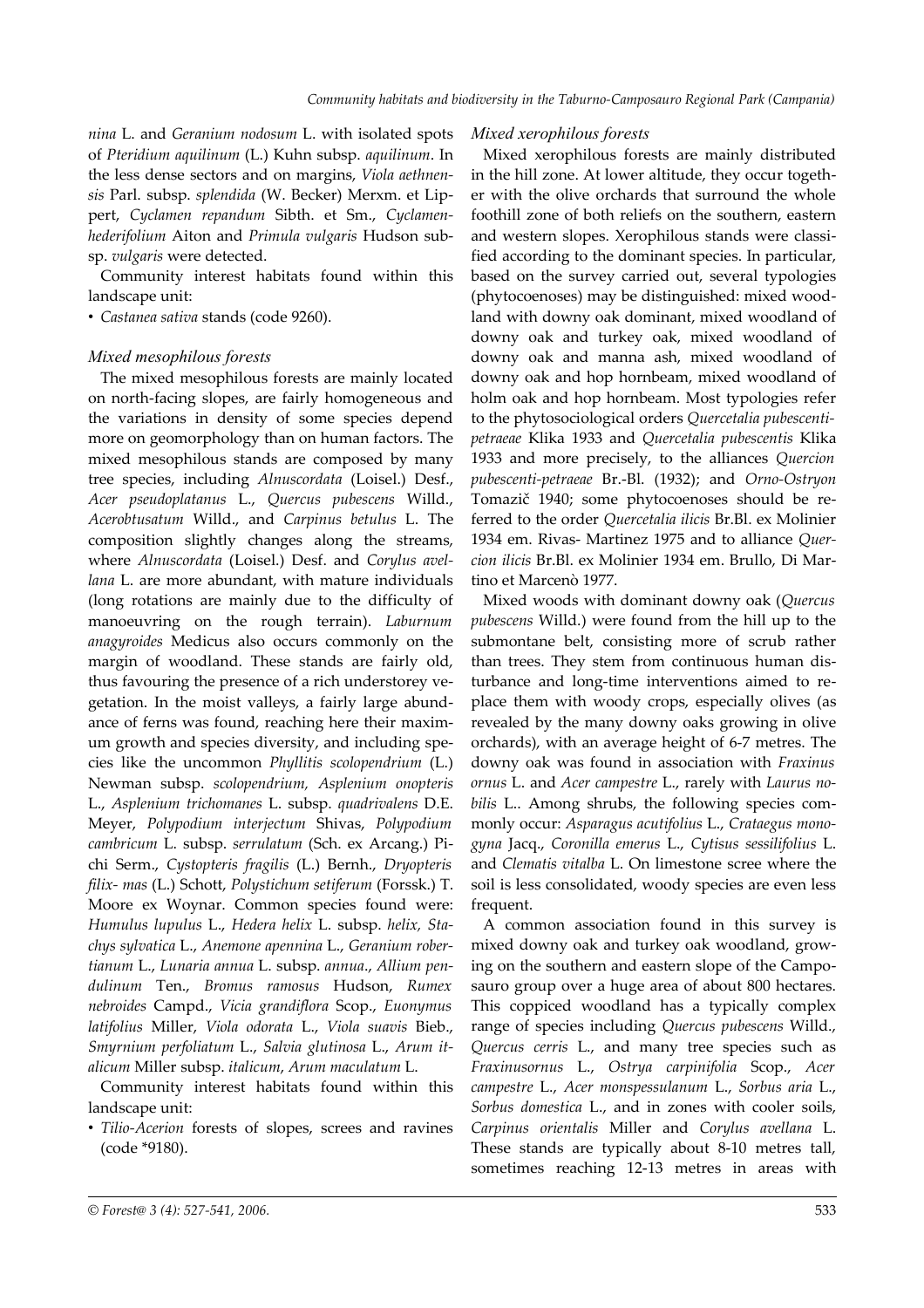longer rotation. Degraded forms are usually characterized by the presence of broom species, while the presence of the hop hornbeam and neutral-basic or weakly acidic shrubland of *Prunetalia spinosae* R. Tx. 1952 mantle is a hint of less degraded situations. Less common herbaceous species are *Viola alba* Bess. subsp. *dehnhardtii* (Ten.) W. Becker and *Teucrium siculum* Guss., usually found in southern Apennine holm-oak woods. Within the ecotonal areas with bush vegetation several rare *Orobanche* were found, such as *Orobanche hederae* Duby growing on *Hedera helix* L., *Orobanche variegata* Wallr. growing on *Cytisus sessilifolius* L. and *Orobanche gracilis* Sm. growing on *Cytisus sessilifolius* L., on *Coronilla emerus* subsp. *emerus* and on *Lotus corniculatus* L.

The mixed xerophilous woodland composed by downy oak and manna ash is interesting and extensive (over 1000 ha of the park's territory). The most representative part grows on the southern slope of the Camposauro massif above the town of Frasso Telesino. This typology is fairly low-growing (always below 8 metres, with an average height of 6-7 metres), partly because it is managed with a short cropping rotation. Besides the very dense downy oak and manna ash, other thermophilous species were also found, including *Quercus ilex* L., *Laurus nobilis* L. and *Acer campestre* L.. The density of shrub species is very high, especially *Myrtus communis* L., *Pistacia lentiscus* L., *Asparagusacutifolius* L., *Cistus incanus* L., *Cistus salvifolius* L., *Euphorbia cyparissias* L., *Euphorbia characias* L., *Lonicera caprifolium* L., *Lonicera etrusca* G. Santi, *Ruscus aculeatus* L., *Smilax aspera* L., while *Crataegus monogyna* Jacq. and *Rosa canina* L. are less frequent. Herbaceous species list include *Dactylisglomerata* L., *Galium murale* (L.) All., *Galium verum* L. subsp. *verum*, *Arabis turrita* L., *Brachypodium sylvaticum* (Hudson) Beauv., *Nigella damascena* L.. The following species are also fairly common: *Campanula persicifolia* L. subsp. *persicifolia, Campanula trachelium* L. subsp. *trachelium*, *Orlaya kochii* Heywood, *Asperula laevigata* L., *Scutellaria columnae*, All. subsp. *columnae*, *Melittismelissophyllum* L. subsp. *melissophyllum*, *Stachys officinalis* (L.) Trevisan subsp. *officinalis* and *Inulaconyza* DC., which confirms the thermophilous characteristics of this plant community. *Silene viridiflora* L., *Hypericum montanum* L. and *Lathyrus vernus* (L.) Bernh. are rare, while *Prunus avium* L. and *Cornusmas* L. are uncommon.

Mixed woodlands of downy oak and hop hornbeam were less commonly found, as well as mixed holm oak and hop hornbeam woodland, being distributed in narrow, specific sectors on both reliefs.

They occur mainly on the near-vertical slopes with rough, fractured limestone cliffs. Such woodlands were found almost at the peaks beneath the beechwoods, which often stretch down south-facing slopes, with individuals showing a stubby shape. The two above types do not form homogeneous, uniform communities, but rather sparse woods of variable density closely linked to specific geomorphological and edaphic conditions. Spots of holm oak may occur in more sheltered areas with more hospitable soils, or spots of hop hornbeam may be found in steeper areas with very eroded, thin soils, suggesting its broad ecological value. The downy oak is rarer than the latter two species and appears as a feature of less steeply-sloping areas. Due to extensive human disturbance, these formations are extremely discontinuous, consisting of poorly developed plants that generally attain very small sizes compared to their counterparts on deeper soils. Of great interest is the herbaceous flora growing in these areas, while the shrub vegetation is fairly monotonous. The most common species are *Asphodelus microcarpus* Viv*.*, *Oenanthe pimpinelloides* L., *Cerastium glomeratum* Thuill., *Arabis hirsuta* (L.) Scop., *Cephalaria leucantha* (L.) Roemer et Schult., *Scabiosa uniseta* Savi, *Artemisia alba* Turra, *Hieracium florentinum* All., *Gladiolus italicus* Miller, *Pteridium aquilinum* (L.) Kuhn subsp. *aquilinum* and *Hieracium virgaurea* Cosson.

At the margins of thermophilous woods the most common species are *Campanula persicifolia* L. subsp. *persicifolia, Rubia peregrina* L., *Cynosurus echinatus* L., *Brachypodiumsylvaticum* (Hudson) Beauv. subsp. *sylvaticum*, *Avena barbata* Potter subsp. *barbata*, *Avena fatua* L., *Holcus lanatus* L., *Phleum pratense* L. subsp. *pratense*, *Piptatherum miliaceum* (L.) Cosson subsp. *miliaceum*, *Carex sylvatica* Hudson subsp. *sylvatica*, *Bellis annua* L. subsp. *annua*, *Bellisperennis* L., *Bellis sylvestris* Cyr., *Helianthus annuus* L., *Achillea millefolium* L. subsp. *millefolium*, *Chrysanthemum segetum* L., *Tussilago farfara* L., *Carduus pycnocephalus* L. subsp. *pycnocephalus*, *Ptilostemon strictus* (Ten.) W. Greuter, *Silybum marianum* (L.) Gaertner, *Cichorium intybus* L., *Urospermum dalechampii* (L.) Scop. ex F. W. Schmidt, *Tragopogonporrifolius* L. subsp. *australis* (Jordan) Nyman, *Crepis vesicaria* L. subsp. *vesicaria*, *Leopoldiacomosa* (L.) Parl., *Allium roseum* L., *Tamus communis* L., *Rubus ulmifolius* Schott. and *Foeniculum vulgare* Miller subsp. *piperitum* (Ucria) Cout. Of interest is the presence of the *Rosa* sp. pl. on the southern slopes of Mt. Camposauro, especially at the margins of woods, like *Rosa sempervirens* L., *Rosa arvensis* Hudson, *Rosa agrestis* Savi, *Rosa canina* L., *Rosaandegavensis* Bast.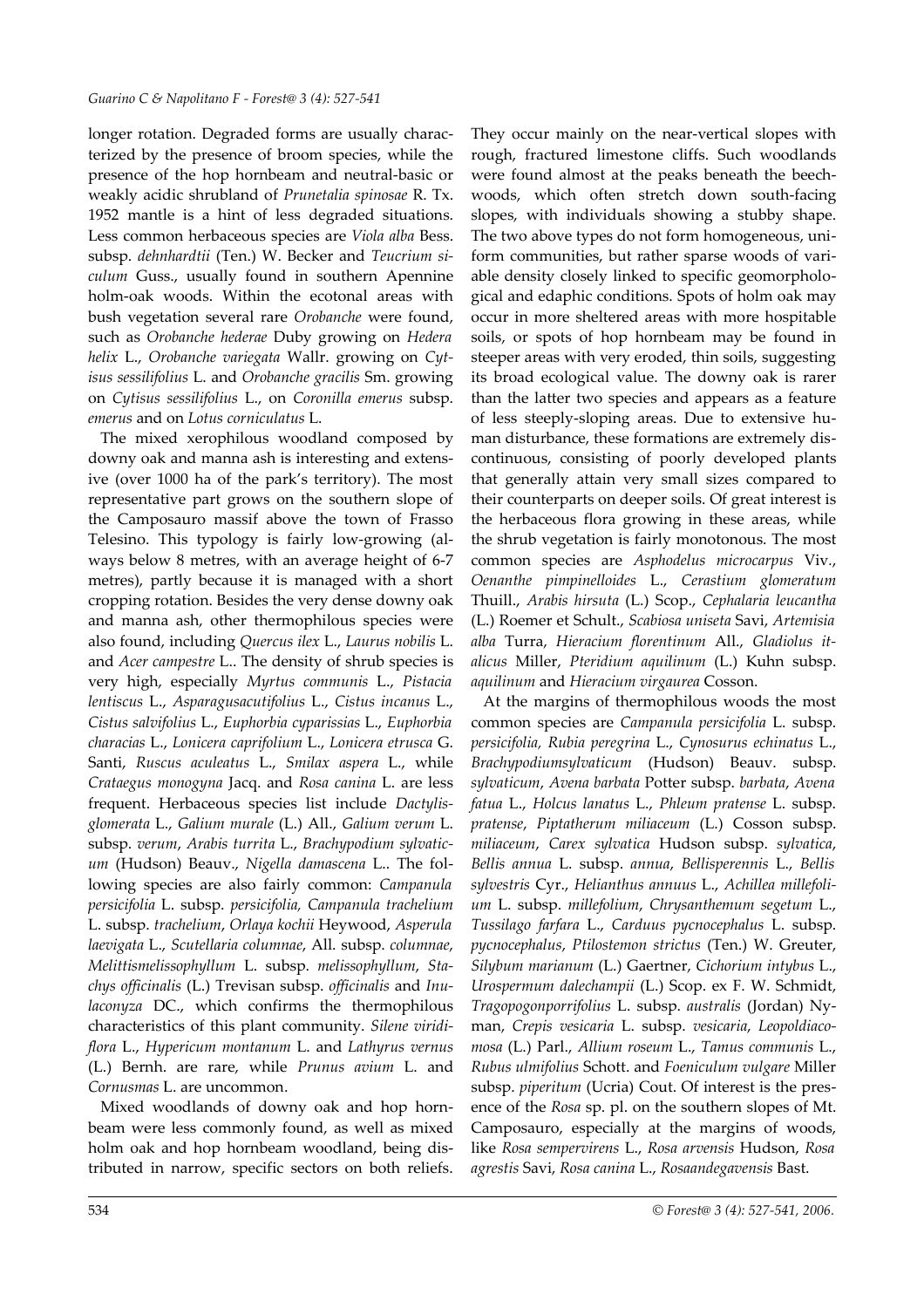<span id="page-8-1"></span>

|        | Tab. 1 - Habitat types and their extension within the studied area. Priority habitats are marked by an asterisk |  |  |  |  |
|--------|-----------------------------------------------------------------------------------------------------------------|--|--|--|--|
| $(*).$ |                                                                                                                 |  |  |  |  |

| Habitat                                                                                                                    | Natura 2000<br>Code | Area<br>(Ha) | Habitat's<br>fragments |
|----------------------------------------------------------------------------------------------------------------------------|---------------------|--------------|------------------------|
| Semi-natural dry grasslands and scrubland facies on calcareous<br>substrates (Festuco-Brometalia- *important orchid sites) | 6210                | 557          | 55                     |
| Pseudo-steppe with grasses and annuals of the<br>Thero-Brachypodietea                                                      | $*6220$             | 867          | 57                     |
| Lowland hay meadows                                                                                                        | 6510                | 259          | 31                     |
| Calcareous rocky slopes with casmophytic vegetation                                                                        | 8210                | 13           | 7                      |
| Tilio-Acerion forest of slopes, screes and ravines                                                                         | *9180               | 1962.1       | 64                     |
| Appendine Beech forests with Taxus and Ilex                                                                                | $*9210$             | 2444.9       | 20                     |
| Appendine Beech forests with Abies alba and beech                                                                          | $*9220$             | 43           | 1                      |
| Pannonian woods with Quercus pubescens                                                                                     | $*91H0$             | 2572.9       | 145                    |
| Castanea sativa stands                                                                                                     | 9260                | 901          | 25                     |

Community interest habitats found within this landscape unit:

• *Pannonian* woods with *Quercus pubescens* (code \*91H0).

## **Results**

### *Habitat and species biodiversity*

Based on the survey carried out, nine community interest habitats were identified within the park's territory, five of which were priority. Four of these five priority habitats are forest communities, while the fifth is a herbaceous one. The extension of each habitat is reported in [Tab.](#page-8-1) 1. The Shannon index calculated for the nine habitats was 1.73, which is very high compared with the maximum index value. However, as in practice Shannon's index does not exceed 5, the value obtained shows that there is significant biodiversity for the surveyed habitats. The parameter  $E_{\text{SH}}$  (Shannon's evenness index) was equal to 0.78, which is close to its maximum value, indicating that there is no habitats largely dominant over the others, *i.e.*, which covers almost the whole park area. The graph in [Fig.](#page-8-0) 3 displays the dominance-diversity relationship among the habitats identified. Habitats were sorted by decreasing extension as reported in [Tab.](#page-9-0) 2. The graph shows that lower rank habitats have approximatively the same dominance value (expressed as the natural logarithm of their calculated dominance), while the curve drops down for higher rank habitats (especially for the last three habitats).

The largest habitat is the priority habitat \*91H0 (Pannonian woods with *Quercus pubescens*) - accounting for 2572.9 ha (18.6% of the whole park extension) in which downy oak and turkey oak are dominant.



<span id="page-8-0"></span>**Fig. 3** - Relationship between dominance and diversity within the community interest habitats present in the park.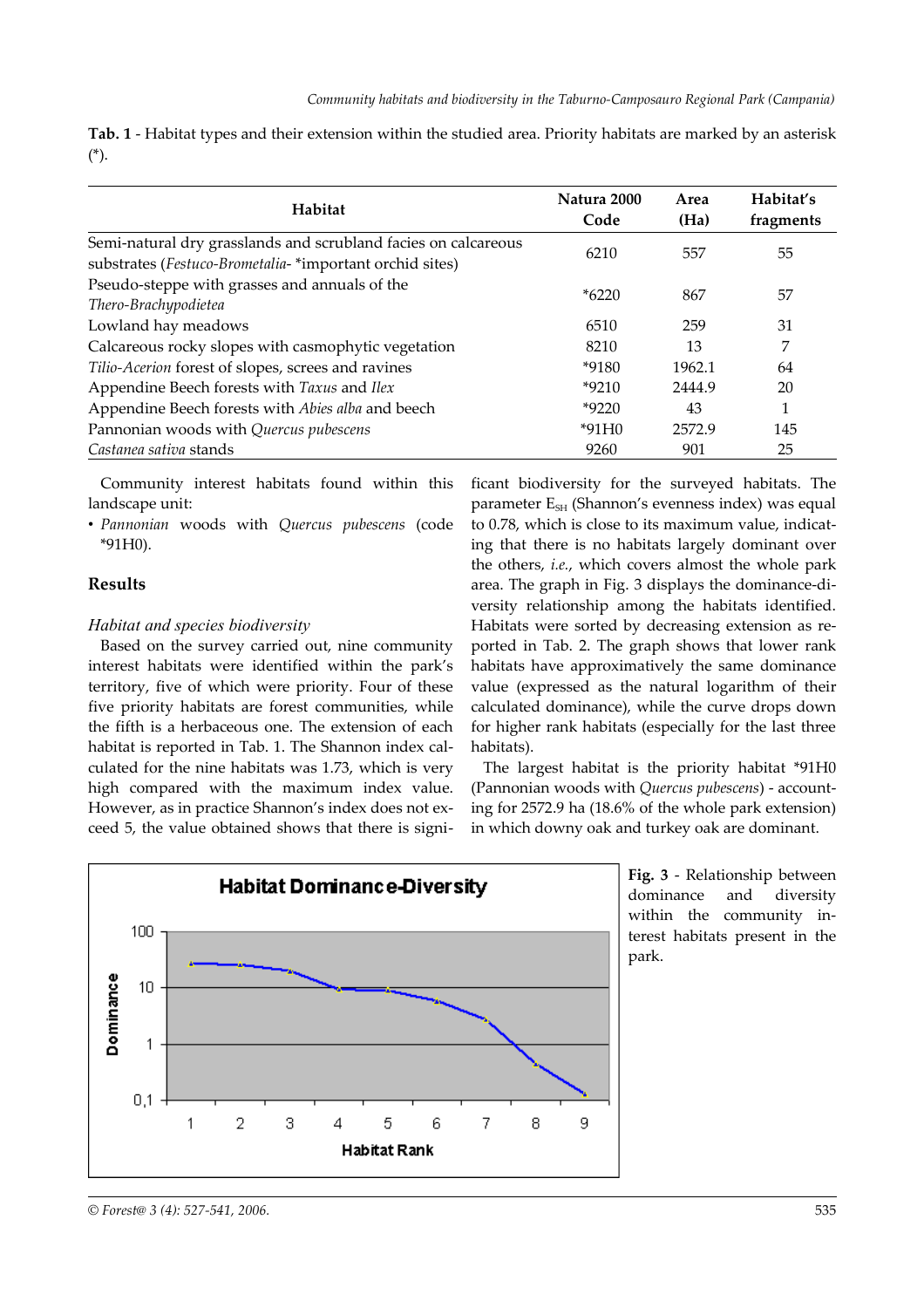*Guarino C & Napolitano F - Forest@ 3 (4): 527-541*

<span id="page-9-0"></span>**Tab. 2** - Habitat dominance according to their extension within the studied area.

| Rank | Habitat<br>code | Extension<br>(Ha) | Dominance<br>$\frac{6}{6}$ of the whole<br>park surface) |
|------|-----------------|-------------------|----------------------------------------------------------|
| 1    | *91H0           | 2572              | 26                                                       |
| 2    | $*9210$         | 2444              | 25                                                       |
| 3    | *9180           | 1962              | 20                                                       |
| 4    | 9260            | 901               | 9                                                        |
| 5    | $*6220$         | 867               | 9                                                        |
| 6    | 6210            | 557               | 5                                                        |
| 7    | 6510            | 259               | 2                                                        |
| 8    | $*9220$         | 43                | 0                                                        |
| 9    | 8210            | 13                |                                                          |

Habitat \*9210 (Apennine beech forests with *Taxus* and *Ilex*) accounting for 2446 ha (about 17% of the whole park). It is also the forest habitat with the richest flora. Habitat 9260 (*Castanea sativa* stands) covers 6.5% and habitat \*9180 (*Tilio-Acerion* forests of slopes, screes and ravines, also a priority habitat) covers 12.6%. The rarest habitat (of human origin) is \*9220 (Apennine beech forests with *Abies alba* and Beech, also a priority habitat) which accounts for 43.7 ha. The smallest habitat is 8210 (Calcareous rocky slopes with chasmophytic vegetation) with only 13.2 hectares.

Overall, community habitats cover an area of 96.2  $km<sup>2</sup>$  (70.2% of the whole park territory) and priority habitats alone account for  $78.9 \text{ km}^2$  (82% of total area of the habitats and 57.5% of the whole park).

<span id="page-9-1"></span>**Tab. 3** - The most relevant plant species of the Taburno-Camposauro Regional Park (chorotype classification after Pignatti 1982).

| Specie's name                                                           | Chorotype                                 |
|-------------------------------------------------------------------------|-------------------------------------------|
| Acer lobelii Ten.                                                       | Endemic - only South Italy                |
| Acer neapolitanum Ten.                                                  | Endemic - South Italy                     |
| Alnus cordata (Loisel.) Loisel.                                         | Endemic - South Italy                     |
| Avenula praetutiana (Parl.) Pignatti                                    | Endemic - Middle-South Italy              |
| Campanula tanfanii Podl.                                                | Endemic - Middle Italy still to Campania  |
| Cardamine chelidonia L.                                                 | Endemic - Italy                           |
| Carduus micropterus (Borbás) Teyber subsp. perspinosus<br>(Fiori) Kazmi | Endemic - Middle-South Italy              |
| Cerastium scaranii Ten.                                                 | Endemic - Middle-South Italy              |
| Crepis lacera Ten.                                                      | Endemic - Middle-South Italy              |
| Crocus imperati Ten.                                                    | Endemic - only Campania-Basicata-Calabria |
| Digitalis micrantha Roth                                                | Endemic - Italy                           |
| Echinops siculus Strobl                                                 | Endemic - Middle-South Italy              |
| Erysimum pseudorhaeticum Polatschek                                     | Endemic - Middle Italy                    |
| Festuca robustifolia Markgr.-Dannenb.                                   | Endemic - Middle-South Italy              |
| Globularia neapolitana O. Schwarz                                       | Endemic - Campania                        |
| Hieracium virgaurea Cosson                                              | Endemic - Middle-South Italy              |
| Ionopsidium savianum (Caruel) Arcangeli                                 | Endemic - Middle + Campania               |
| Knautia calycina (C. Presl.) Guss.                                      | Endemic - Middle-South Italy              |
| Linaria purpurea (L.) Miller                                            | Endemic - Middle-South Italy              |
| Myosotis ambigens (Béguinot) Grau                                       | Endemic - Middle-South Italy              |
| Myosotis decumbens Host subsp. florentina Grau                          | Endemic - Middle + Campania               |
| Phleum ambiguum Ten.                                                    | Endemic - Middle-South Italy              |
| Polygala flavescens DC.                                                 | Endemic - Italy                           |
| Pulmonaria vallarsae A. Kerner                                          | Endemic - Italy                           |
| Rhinanthus personatus (Behrendsen) Béguinot                             | Endemic - Middle + Campania               |
| Salix apennina A. Skvortsov                                             | Endemic - Middle-South Italy              |
| Scabiosa uniseta Savi                                                   | Endemic - Italy                           |
| Solenanthus apenninus (L.) Fischer et C. A. Meyer                       | Endemic - Middle-South Italy              |
| Teucrium siculum (Rafin.) Guss.                                         | Endemic - Italy                           |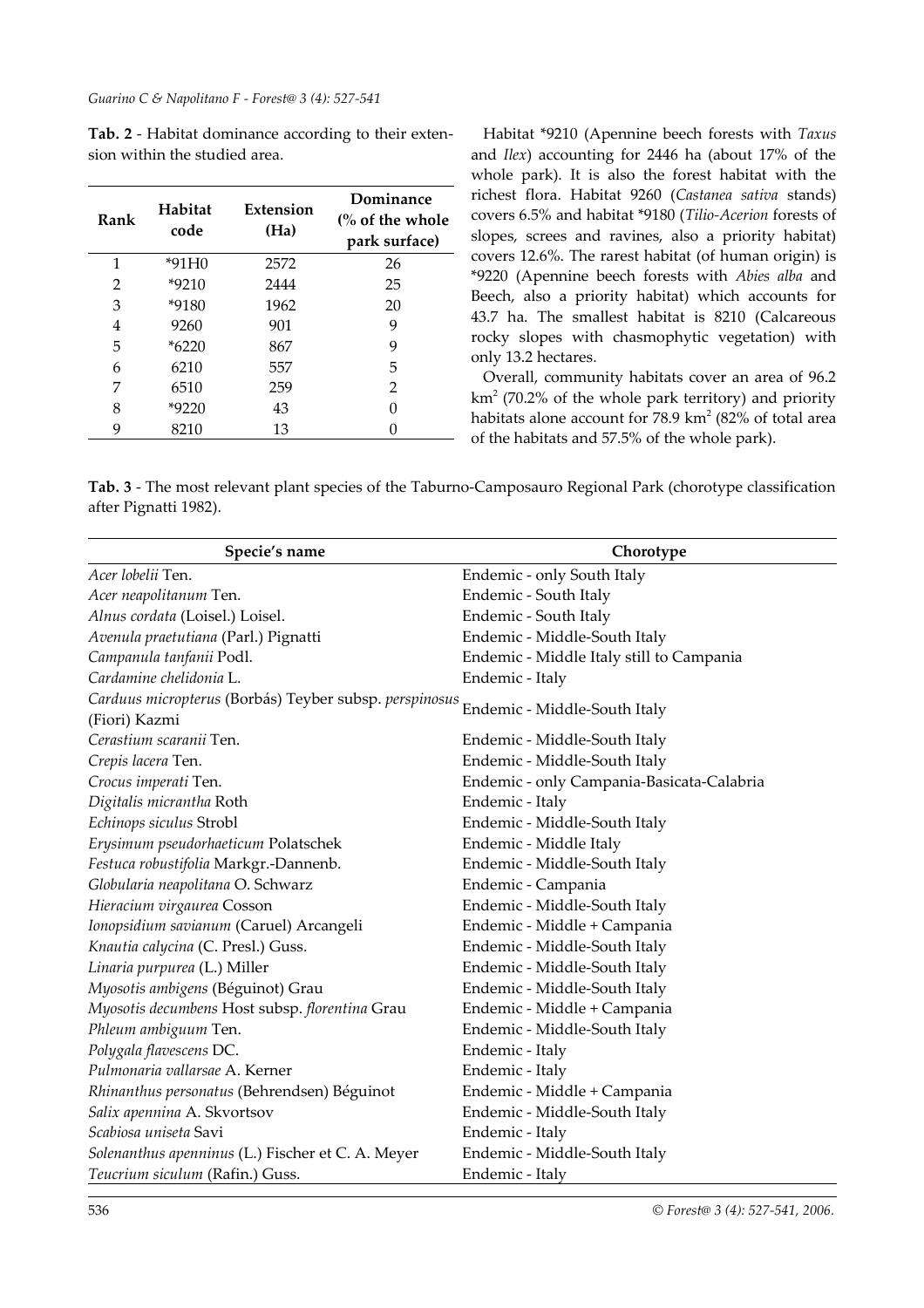<span id="page-10-0"></span>**Tab. 4** - List of the *Orchidaceae* species found in the Taburno-Camposauro Regional Park.

|  | <b>Species name</b> |
|--|---------------------|
|  |                     |

*Aceras antropophorum* (L.) R. Br. *Anacamptis pyramidalis* (L.) L.C.M. Richard *Cephalanthera damasonium* (Miller) Druce *Epipactis helleborine* (L.) Crantz subsp. *helleborine Gymnadenia conopsea* (L.) R. Br. *Limodorum abortivum* (L.) Swartz *Neottia nidus- avis* (L.) L.C.M. Richard *Ophrys apifera* Hudson *Ophrys bombyliflora* Link *Ophrys fuciflora* (F.W. Schmidt) Moench *Ophrys incubacea* Bianca *Ophrys sphegodes* Miller subsp. *sphegodes Ophrys tenthredinifera* Willd. *Orchis italica* Poiret *Orchis mascula* L. *Orchis morio* L. *Orchis papilionacea* L. *Orchis pauciflora* Ten. *Orchis provincialis* Balbis *Orchis purpurea* Hudson *Orchis simia* Lam. *Orchis tridentata* Scop.. *Orchis ustulata* L. *Platanthera chlorantha* (Custer) Reichenb. *Serapias lingua* L. *Serapias vomeracea* (Burm.) Briq.

Some 997 plant species were identified and classified by this survey, 29 of which (including 4 forest species) are strictly endemic or stenochorous ([Tab.](#page-9-1) [3\)](#page-9-1). The species list displayed in table 3 has been extrapolated from the list of the flora of the park and the chorotipes have been obtained from the specific scientific literature (Pignatti 1982). The most exclusive endemism is *Globularia neapolitana* O. Schwarz which occurs only in Campania (recorded only in the Sorrentine peninsula); the range of *Crocus imperati* Ten. (Campania, Basilicata and Calabria) is also somewhat narrow, as that of *Acer lobelii* Ten. (Marche, Molise, Campania, Basilicata and Calabria); the range of *Acer neapolitanum* Ten. is only slightly larger (from Lazio to Calabria). All other species have a wider distribution, in several cases extending throughout Italy, with few regions excluded. The most common endemisms of the park are present in the central and southern part of Italy. Some of the endemic species are included in the red list of endangered plants in Campania. Despite these species have commonly a patchy distribution, they are fairly abundant in the protected area considered. The exceptions are *Crocus imperati* Ten. and *Acer lobelii* Ten., which is the reason they were considered the most endangered species in the protected area.

Some 26 species of orchids were found in the park territory [\(Tab.](#page-10-0) 4). Many of these are included both on the red list of endangered plants in Campania and on the list of protected flora in Italy. Some of them are fairly rare, such as *Neottia nidus-avis* (L.) L.C.M. Richard, growing in beechwoods, *Ophrys bombyliflora* Link and *Ophrys incubacea* Bianca in meadows.

A full list of the species included in the red list of endangered plants in Campania [\(Tab.](#page-11-0) 5) was drawn up according to the findings of Conti et al. (1997). Of the 14 species listed, the forest species *Betula pendula* Roth is currently under serious risk since it is represented within the park by a small population of a few individuals. The other two tree species, namely *Abies alba* Miller and *Pinus nigra* Arnold subsp. *nigra*, were maily found within the re-afforestation areas. As for the herbaceous species in the red list, many of them are characterized by very small populations within the park, and therefore are prone to local extinctions. *Crocus imperati* Ten. is at very great risk, growing in only one small area in the chestnut wood. The populations of *Lilium martagon* L. are also very limited, though the species has been found in several beechwood stands. *Plantago subulata* L. has a distribution limited to a single sector of Mt. Camposauro with a fairly large population, though the area is grazed by cattle. The same situation holds for *Dianthus balbisii* Ser. subsp. *balbisii*, since it grows in a small population in woodland clearings and is commonly grazed by cattle. The other species are characterized by larger populations scattered over several sites in the park, and therefore their status does not appear prone to local extinction.

Within the park territory, many species listed under protected flora of Italy (24 species) drawn up by the Ministry of the Environment and Land Conservation were found ([Tab.](#page-11-0) 5). The list is dominated by *Orchidaceae*, including many *Orchis* and *Ophrys* species, and includes also *Ruscus aculeatus* L., although the species occurs widely in all thermophilous woods in the protected area.

Although the above mentioned species are officially endangered, there are also 13 other species in the park which, though not appearing on the red data list, have a fairly limited distribution within the protected area, and whose local extinction would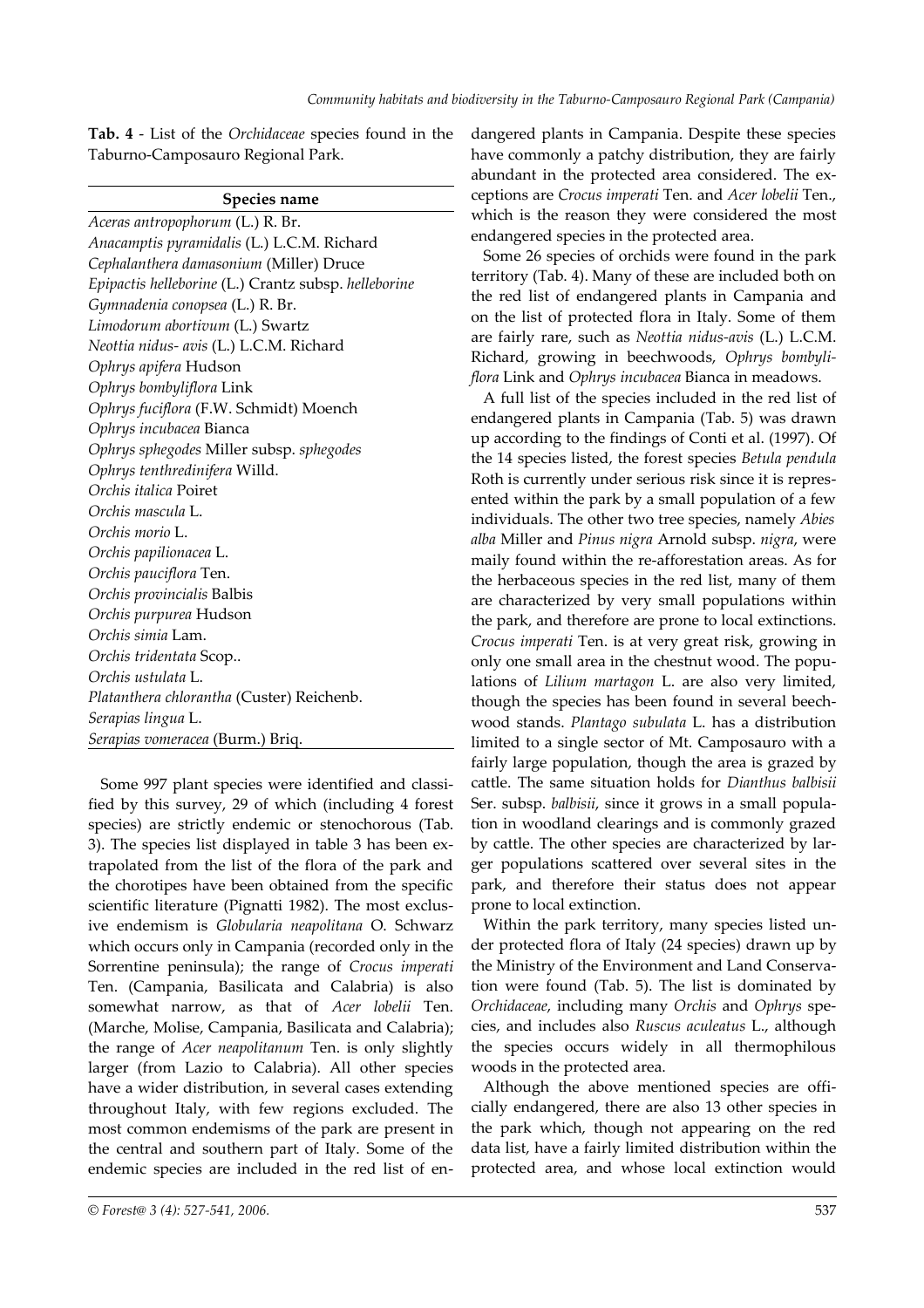<span id="page-11-0"></span>**Tab. 5** - (A) Species of Taburno-Camposauro Regional Park featuring in the Red List of plants at risk of extinction in Campania; (B) Species listed as Italian protected flora.

| (A) Risk of extinction                              | (B) Protected Species                     |  |  |  |
|-----------------------------------------------------|-------------------------------------------|--|--|--|
| Asplenium ceterach L. subsp. bivalens (D. E. Meyer) |                                           |  |  |  |
| Greuter et Burdet                                   | Galanthus nivalis L. subsp. nivalis       |  |  |  |
| <i>Abies alba</i> Miller                            | Gymnadenia conopsea (L.) R. Br.           |  |  |  |
| Betula pendula Roth                                 | Jonopsidium savianum (Caruel) Arcangeli   |  |  |  |
| Crocus imperati Ten.                                | Limodorum abortivum (L.) Swartz           |  |  |  |
| Dasypyrum villosum (L.) P. Borbás                   | Neottia nidus-avis (L.) L.C.M. Rich.      |  |  |  |
| Dianthus balbisii Ser. subsp. balbisii              | Ophrys apifera Hudson                     |  |  |  |
| Globularia neapolitana O. Schwarz                   | Ophrys bombyliflora Link                  |  |  |  |
| Hepatica nobilis Schreber                           | Ophrys fuciflora (F.W. Schmidt) Moench    |  |  |  |
| Ionopsidium savianum (Caruel) Arcangeli             | Ophrys incubacea Bianca                   |  |  |  |
| Lilium martagon L.                                  | Ophrys sphegodes Miller subsp. sphegodes  |  |  |  |
| Pinus nigra Arnoldsubsp. nigra                      | Ophrys tenthredinifera Willd.,            |  |  |  |
| Plantago subulata L.                                | Orchis italica Poiret                     |  |  |  |
| Potentilla detommasii Ten.                          | Orchis mascula (L.) L.                    |  |  |  |
| Stipa dasyvaginata Martinovský subsp. appenninicola | Orchis morio L.                           |  |  |  |
| Martinovský et Moraldo                              | Orchis papilionacea L.                    |  |  |  |
|                                                     | Orchis pauciflora Ten.                    |  |  |  |
|                                                     | Orchis purpurea Hudson                    |  |  |  |
|                                                     | Orchis simia Lam.                         |  |  |  |
|                                                     | Orchis tridentata Scop.                   |  |  |  |
|                                                     | Orchis ustulata L.                        |  |  |  |
|                                                     | Platanthera chlorantha (Custer) Reichenb. |  |  |  |
|                                                     | Ruscus aculeatus L.                       |  |  |  |
|                                                     | Serapias lingua L.                        |  |  |  |
|                                                     | Serapias vomeracea (Burm.) Briq.          |  |  |  |

significantly reduce the park's biodiversity. In [Tab.](#page-12-0) 6, 13 species with rarity index (IR) larger than 90 are reported, including the endemic *Acer lobelii* Ten., which grows in small areas in the meso-hygrophilous beech forest, each of which consists of very few individuals or even of isolated individuals; it is found more commonly on Mt. Camposauro than on Mt. Taburno. Along with Lobel's Maple is *Tiliaplatyphyllos* Scop. consisting of a small relic population close to the chestnut forest in an area of Mt. Camposauro and subject to considerable human activity, and *Celtis australis* L. at the lower margin of the chestnut wood in a rural area of Mt. Taburno.

A herbaceous species with a particularly limited distribution is *Lilium bulbiferum* L. subsp. *croceum* (Chaix) Baker which grows in fairly exposed areas on the southern slope of Mt. Camposauro (it is rarer on Mt. Taburno). Even more limited is the distribution of *Pseudolysimachion spicatum* (L.) Opiz, found in a single site at the top of Mt. Taburno in a less human-disturbed environment (though still used for

pasturage). *Sternbergia lutea* (L.) Ker-Gawl., is even rarer, growing in only one site on Mt. Taburno on some débris on the edge of a small *Castaneasativa* Miller stand with *Acer obtusatum* Willd. Near the stand of *Sternbergia lutea* (L.) Ker-Gawl. grows another species very rare in the park, *Hyssopus officinalis* L. subsp. *officinalis (*given the location of the site and its distance from urban areas, it was undoubtedly considered as a natural population). The park has none of the priority species listed in Annex 1 of Directive 92/43.

# **Suggestions for biodiversity conservation within the park**

# *General considerations*

The present survey is mainly focused on biodiversity of the park and on species requiring special attention to ensure their future survival in the area. To this aim, it is essential an appropriate protection and management of habitats, which constitute a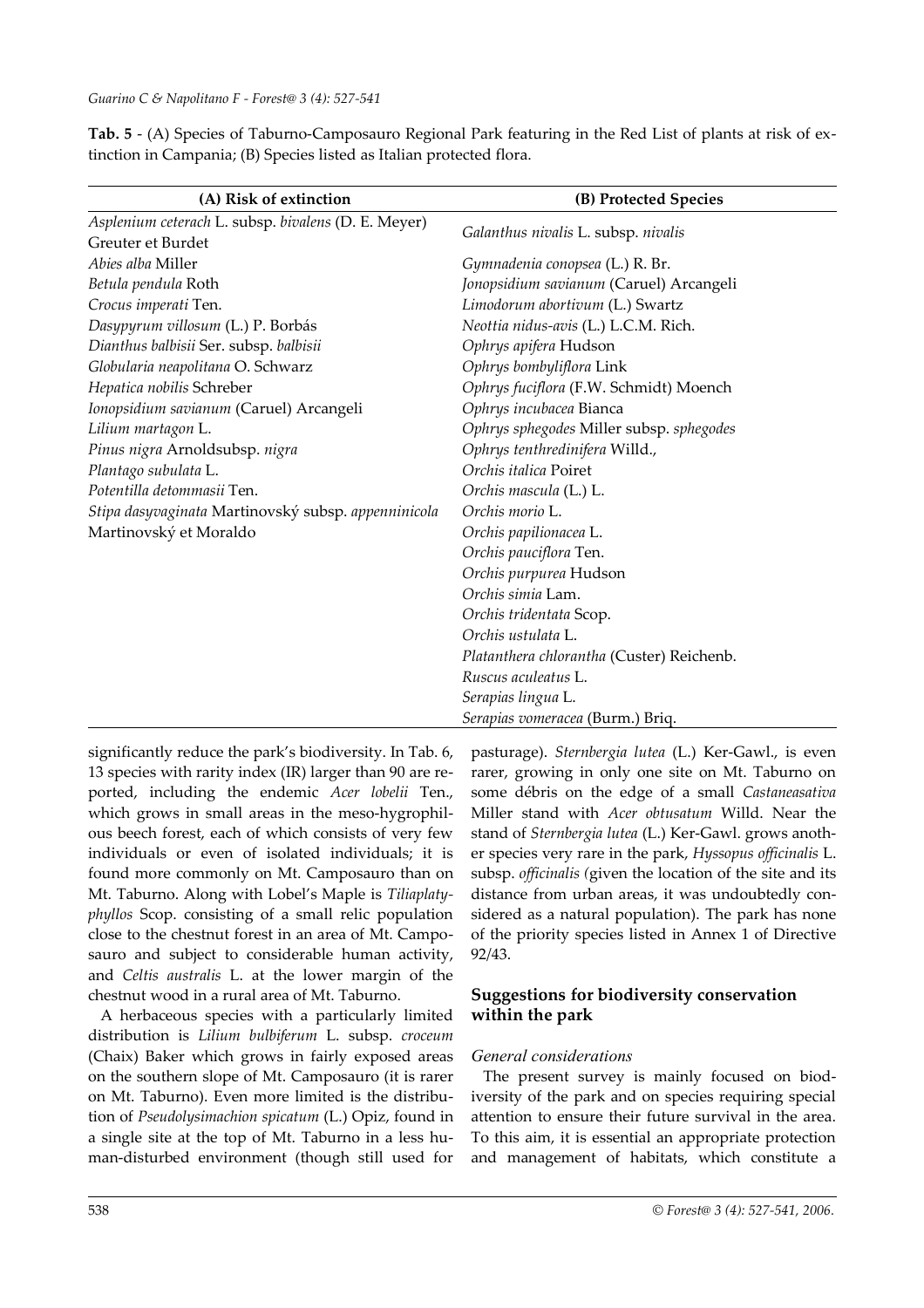biodiversity conservation issue *per se* and which are playing an increasingly multi-functional role in protected areas. Policy guidelines drawn from current habitat conservation laws were calibrated on the species that today appear most threatened. Law nr. 394/1991 on the National Parks which was transposed within the Campania Regional Law nr. 33/1993 declares that the purpose of parks consists in conserving plant species and habitats, and should be pursued through the application of appropriate management or restoration methods. In addition, the Presidential Decree nr. 357 of 8 September 1997 establishes the adoption of procedures to conserve biodiversity by conserving natural habitats, either by the use of specific management plans or by integrating them with others managing tools matching the ecological needs of natural habitat types.

Based on the observations carried out during the survey, we suggest a strategy aiming at both the reduction of direct and indirect human pressure on the park's plant resources and a more "naturalistic" management of the habitats. This may be pursued through a series of activities that may be summarised as follows:

- Ensuring the stability of forest populations and rare species in terms of quality and quantity. The former may be pursued by the conservation of native species, the latter by increasing their population size.
- Eliminating undesired, exotic species, especially in the environments with a higher degree of naturality, where their presence may compromise natural forest dynamics.
- Regulating pasturage by shifting suitable areas for livestock according to altitude, floral composition, plant phenology and biomass production. Temporary set-aside of pasture areas with plant species with small endangered populations may be used as an extreme solution.
- Identifying long-time fire-free woodlands and grasslands as they are likely to maintain larger populations of rare and exclusive species.
- Protecting the forest soil from erosion, especially on steeply sloping reliefs, with naturalistic engineering.
- Reconstructing severely degraded habitats by the use of local species.
- Preventing forest depletion caused by visitors.
- Launching awareness courses on nature conservation, with special emphasis on rare species surviving in the park area.

<span id="page-12-0"></span>**Tab. 6** - Rare species of Taburno-Camposauro Regional Park with a localised and/or punctiform distribution. R: rare species; MR: very rare species; RR: extremely rare species.

| Specie's name                                           | <b>Rarity index</b><br>Value | Rarity    |
|---------------------------------------------------------|------------------------------|-----------|
| Acer lobelii Ten.                                       | 92.7                         | R         |
| Anemone ranunculoides L.                                | 97.0                         | MR        |
| Betula pendula Roth.                                    | 98.5                         | <b>RR</b> |
| Celtis australis L.                                     | 98.5                         | RR        |
| Hyssopus officinalis L. subsp. offi-<br>cinalis         | 98.5                         | RR        |
| Iberis umbellata L.                                     | 96.5                         | R         |
| Lilium bulbiferum L. subsp. cro-<br>ceum (Chaix) Baker. | 92.7                         | R         |
| Neottia nidus-avis (L.) L.C.M.<br>Richard               | 92.7                         | R         |
| Ophrys bombyliflora Link                                | 97.0                         | MR        |
| Ophrys incubacea Bianca                                 | 92.7                         | R         |
| Pseudolysimachion spicatum (L.)<br>Opiz                 | 99.2                         | RR        |
| Sternbergia lutea (L.) Ker-Gawl.                        | 98.5                         | <b>RR</b> |
| Tilia platyphyllos Scop.                                | 98.5                         | RR        |

*Specific measures of intervention for conservation*

Among forest tree species requiring protection measures, *Betula pendula* Roth. is seriously endangered, growing in a small area on a north-facing, steep slope with eroded soil, close to an open-air area equipped with recreational facilities: its branches are often used as firewood, occasionally leading to tree death. Active intervention proposed: reafforestation with individuals taken *in loco*; passive intervention proposed: creation of educational panels giving information on the rarity of the species within the park. *Acer lobelii* Ten. requires a different strategy, in that it occurs close to the margins of the beech forest in less favourable conditions, *e.g.*, roadside embankments characterized by deep erosion. Measures should be taken to reinforce its presence, especially where the wood is sparse. *Tilia platyphyllos* Scop. also requires active interventions, being menaced by continuous regression which may be halted only by repopulation, to be carried out by using propagation material taken *in loco*, cultivated in a nursery and planted in the area. The same holds for *Celtis australis* L.

To improve habitat conservation it is necessary to increase forests stability. The protection actions must be realized with low impact techniques especially in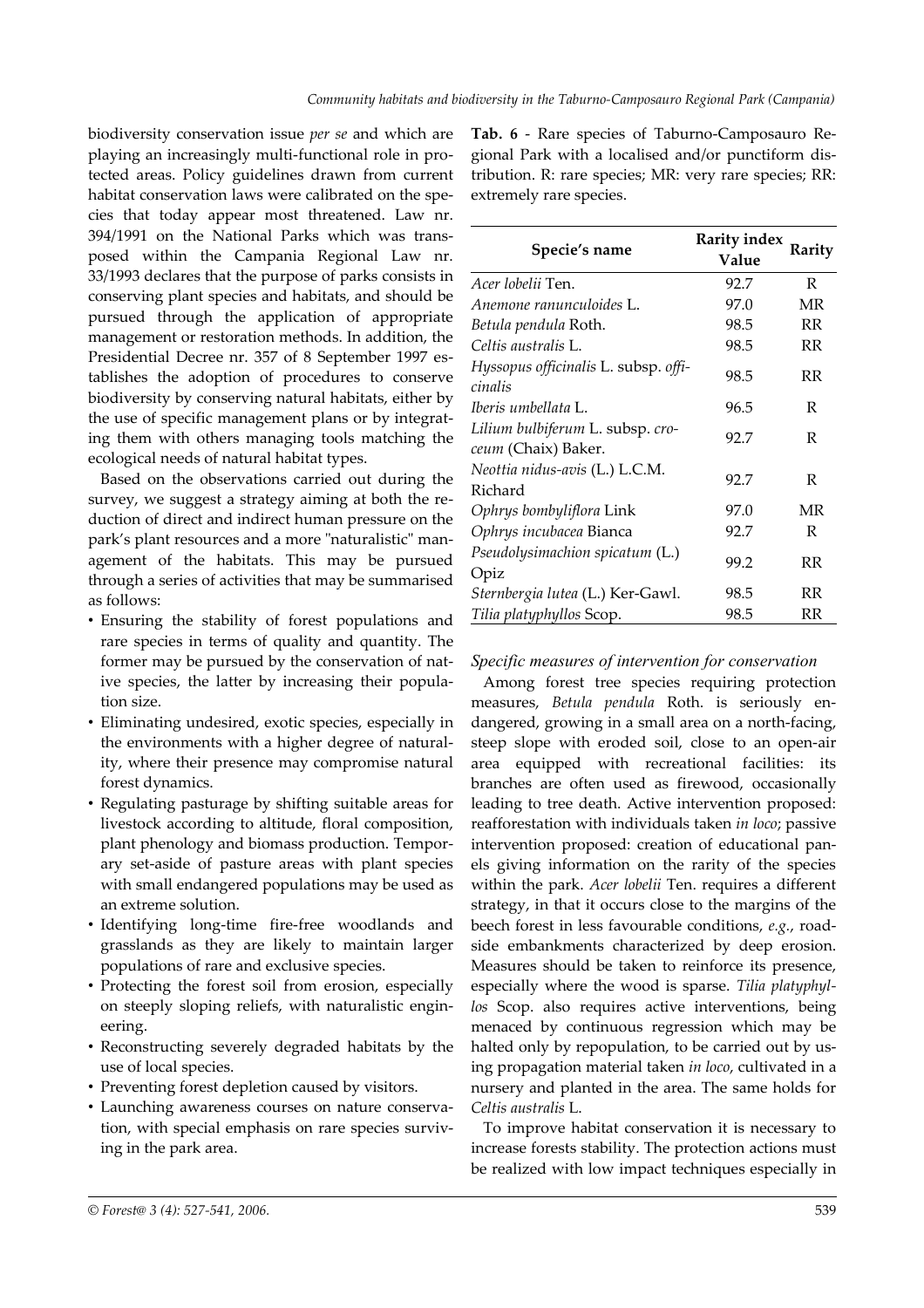the areas where environmental biological and physical conditions are unstable. The first action is to increase soil stability consolidating slope with bio-engineering works against the water erosion processes. Moreover, for small, endangered forest populations it is necessary to increase the number of trees through plantation of local material. As for coppices, it is necessary to reduce their density and increase the number of seed plants. In areas with good environmental conditions it is possible to coppice conversion is recommended. It seems also necessary to carry out new plantations in degraded coppices to rapidly increase their density and stability, and reducing soil erosion. Furthermore, it is necessary to plan actions to decrease the number of fires all over the area.

Seriously endangered herbaceous species include *Crocus imperati* Ten. which grows in a single restricted area in the chestnut forest close to a small parking area and on a brief roadside stretch. Creating barriers hampering vehicle access seems the most effective active intervention to protect the above sites. The situation of *Lilium martagon* L. is equally problematic, albeit different. It is found in areas along footpaths in the beechwoods and along its upper margins in north-facing or sheltered sites. For the latter habitats, the maintenance of stable habitat conditions is suggested, while for the former the creation along the paths of panel reporting information on the species is recommended. The condition of *Lilium bulbiferum* L. subsp. *croceum* (Chaix) Baker. is even more critical, growing mainly in small areas characterized by high disturbance. The conservation strategy suggested above for *Lilium martagon* L. are also recommended for this species. Issues concerning *Plantago subulata* L. are mainly linked to pasturage, which stretches from the nearby carstic plain up to the peaks where it grows. As a conservation measure it would appear appropriate to prevent grazing at the site or at least reduce its frequency in time.

The general situation of *Pseudolysimachion spicatum* (L.) Opiz. within the park is worse. Its population is very small due to pasturage which has led to a decline in numbers as a result of mechanical damage rather than livestock preferences. As the area in which the species grows is very restricted and the number of plants is extremely low, the area requires at least temporary fencing to allow the population to reach a sufficiently large number of individuals to ensure its survival. The condition of *Sternbergia lutea* (L.) Ker-Gawl. is also very concerning: although its population is limited to a few hundred square meters, it does not seem threatened by pasturage. Conservation of this species within the park is strictly linked to the existence of local microenvironmental conditions, *i.e.*, trees within the coppice whose crown shades the population of *Sternbergia lutea* (L.) Ker-Gawl. *Anemone ranunculoides* L. occurs at several sites in the park, albeit with disjunct areas: it grows in beechwoods close to escarpments with sparser vegetation. Avoiding pasturage in the plant's growth phase could be effective and easy to apply, given that the species has a fairly short life cycle. Despite their fairly limited distribution in the park, *Ophrys bombyliflora* Link and *Ophrys incubacea* Bianca do not require special protection measures as they already grow in fairly protected areas.

Finally, among the other species with a very limited distribution there is *Hyssopus officinalis* L. subsp. *officinalis*, often confused with a very similar species, *Satureja montana* L. There are very few individuals of this species, severely competing with *Asphodelus microcarpus* L. which is dominant throughout the scree slope. The population is also fairly small, but an intervention to reduce the spread of the asphodel could ensure its conservation.

### *Conservation of habitats*

The high biodiversity degree of the park is clearly highlighted by the values of the Shannon index and the rarity of species from the rarity index calculated for the 12 species with very limited distribution ([Tab.](#page-12-0) [6](#page-12-0)). The habitats which have greater concentrations of rare species and protected species, and for which protection measures are needed to ensure their conservation are the beechwoods and the grassland formations. In the former, there are both tree and herbaceous species to be protected, while the latter has many herbaceous species and not only *Orchidaceae*. In the beech forest *Acer lobelii* Ten. and *Betula pendula* Roth. are quite rare. Although their presence is very significant, in the area also there are some endemisms or species in the red data book of endangered species in Campania or in other protected lists, whose status gives no cause for concern, such as *Acer neapolitanum* Ten. and *Abies alba* L. The grassland habitats are the areas hosting most of the orchids and some of the species with punctiform distribution.

Some 107 of the 997 species (*i.e.,* about 11% of the park's entire flora) are exclusive, rare and hence worthy of greater attention for protection. In the red data book of endangered species in Campania there are 3 endemisms, 3 forest species, 10 herbaceous spe-